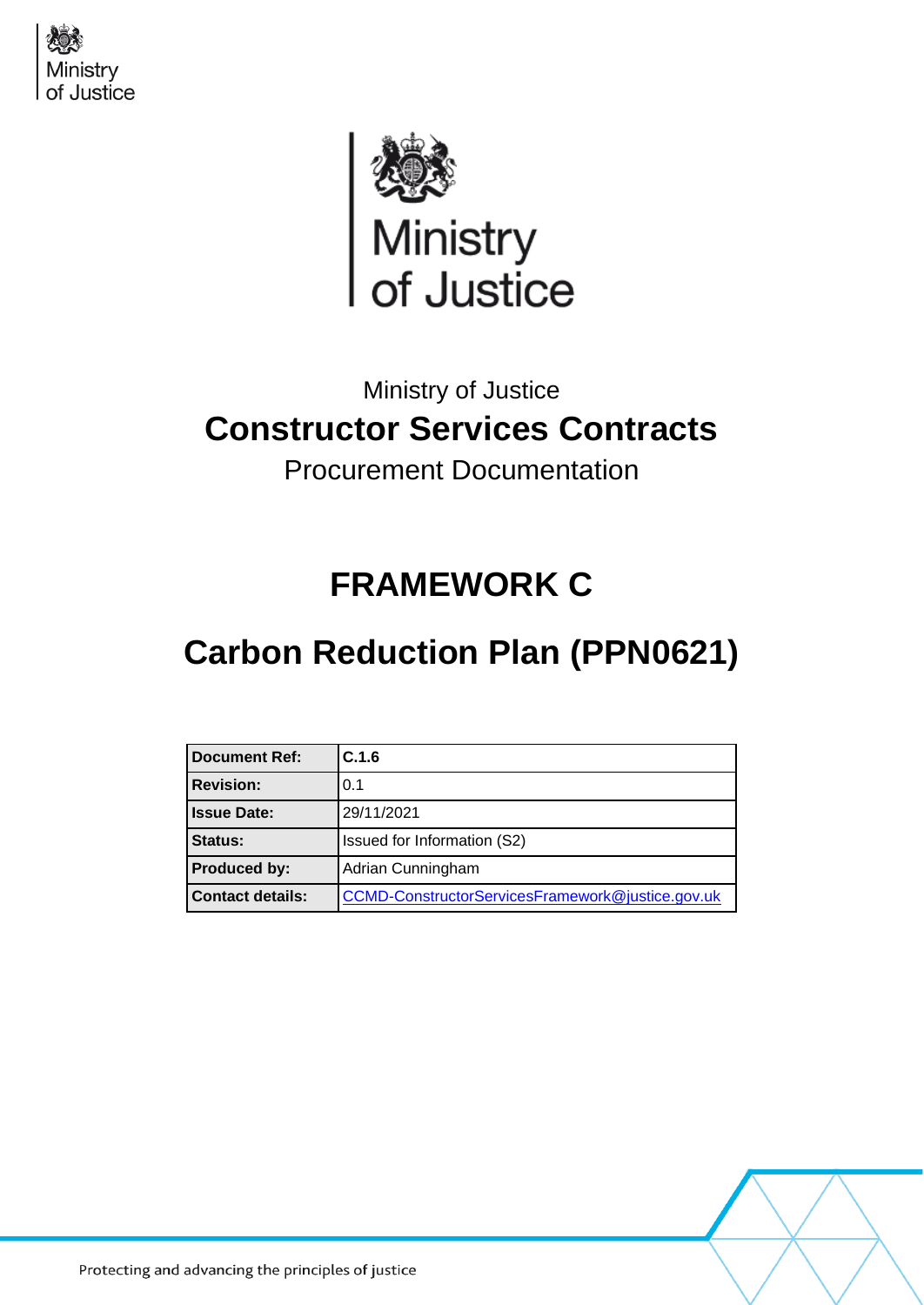

### **CARBON REDUCTION PLAN GUIDANCE**

#### **Notes for Completion**

Where an In-Scope Organisation has determined that the measure applies to the Procurement, suppliers wishing to bid for that contract are required at the selection stage to submit a Carbon Reduction Plan which details their organisational carbon footprint and confirms their commitment to achieving Net Zero by 2050.

Carbon Reduction Plans are to be completed by the Bidder and must meet the reporting requirements set out in supporting guidance and include the Bidder's current carbon footprint and its commitment to reducing emissions to achieve Net Zero emissions by 2050.

The Carbon Reduction Plan should be updated regularly (at least annually) and published and clearly signposted on the Bidder's UK website. It should be approved by a director (or equivalent senior leadership) within the Bidder's organisation to demonstrate a clear commitment to emissions reduction at the highest level. Bidders may wish to adopt the key objectives of the Carbon Reduction Plan within their strategic plans.

A template for the Carbon Reduction Plan is set out below. Please complete and publish your Carbon Reduction Plan in accordance with the reporting standard published alongside PPN 06/21.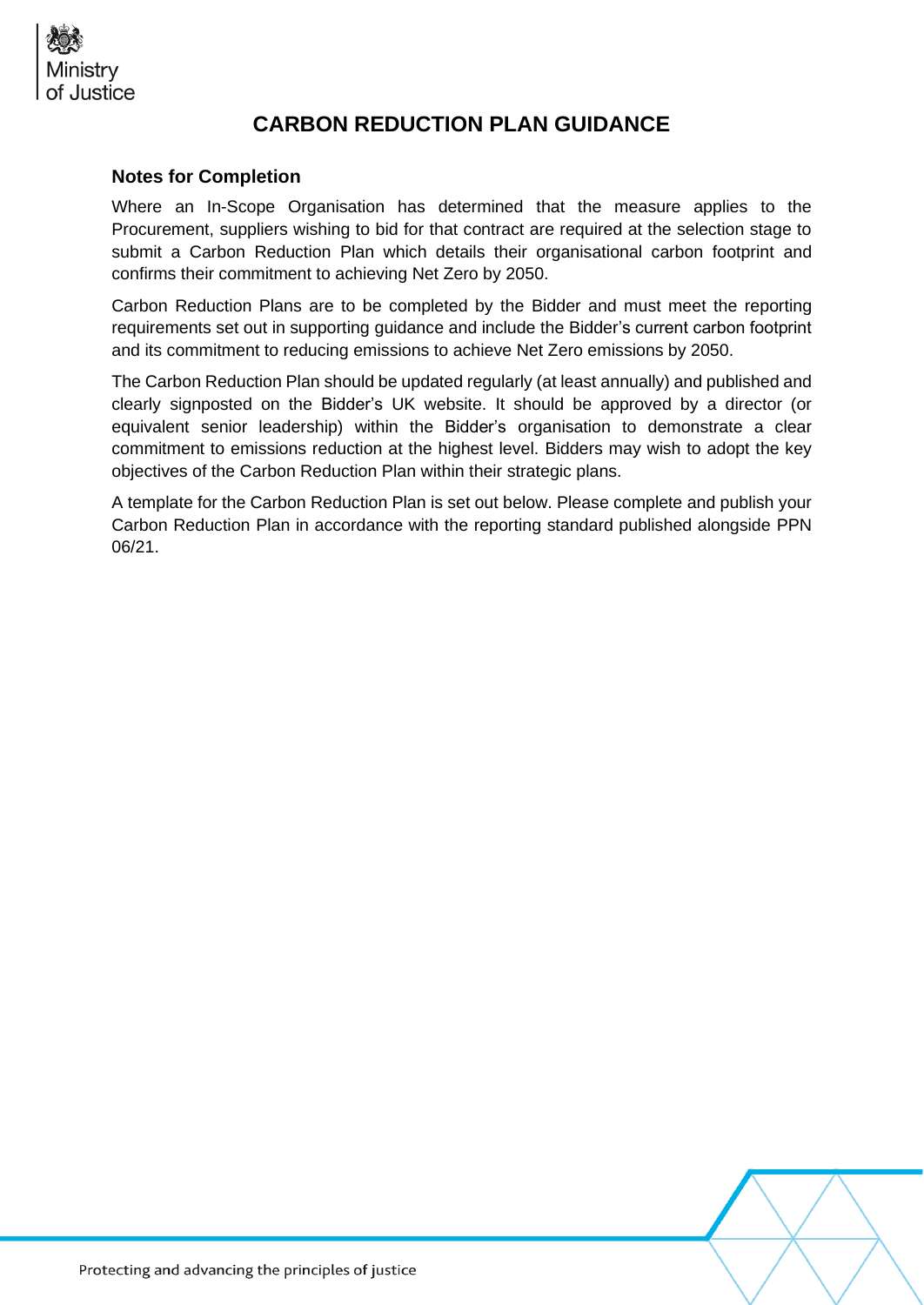

# Carbon Reduction Plan Template

Bidder name: … Lendlease Construction (Europe) Limited

Publication date: 21/01/2021

#### **Commitment to achieving Net Zero**

Lendlease Construction (Europe) Limited is committed to achieving Net Zero emissions by 2025 for Scope 1 and Scope 2 emissions and Absolute Zero Carbon for Scopes 1, 2, and 3 by 2040.

#### **Baseline Emissions Footprint**

Baseline emissions are a record of the greenhouse gases that have been produced in the past and were produced prior to the introduction of any strategies to reduce emissions. Baseline emissions are the reference point against which emissions reduction can be measured.

**Baseline Year: Reporting Year: 2021 (Our baseline is based on our most recent financial year performance which covers the period 1st July 2020 to 30th June 2021)**

**Additional Details relating to the Baseline Emissions calculations.** 

We have presented the previous financial year as our baseline carbon performance as part of this Carbon Reduction Plan as it includes an estimation of our Scope 3 performance. Prior to this year we do not have a Scope 3 baseline. We have been monitoring Scope 1 and Scope 2 for over 10 years so have a fuller picture of performance in this area.

| <b>Baseline year emissions:</b> |                                              |  |
|---------------------------------|----------------------------------------------|--|
| <b>EMISSIONS</b>                | TOTAL (tCO <sub>2</sub> e)                   |  |
| Scope 1                         | 1382                                         |  |
| Scope 2                         | 844                                          |  |
| Scope 3                         | <b>Purchased Goods and Services - 334800</b> |  |
| (Included Sources)              | Fuel and energy Related Activities - 800     |  |
|                                 | Upstream Transport and Distribution - 10800  |  |
|                                 | <b>Waste Generated in Operations - 370</b>   |  |
|                                 | <b>Business Travel - 40</b>                  |  |
|                                 | Downstream Leased Assets - 2670              |  |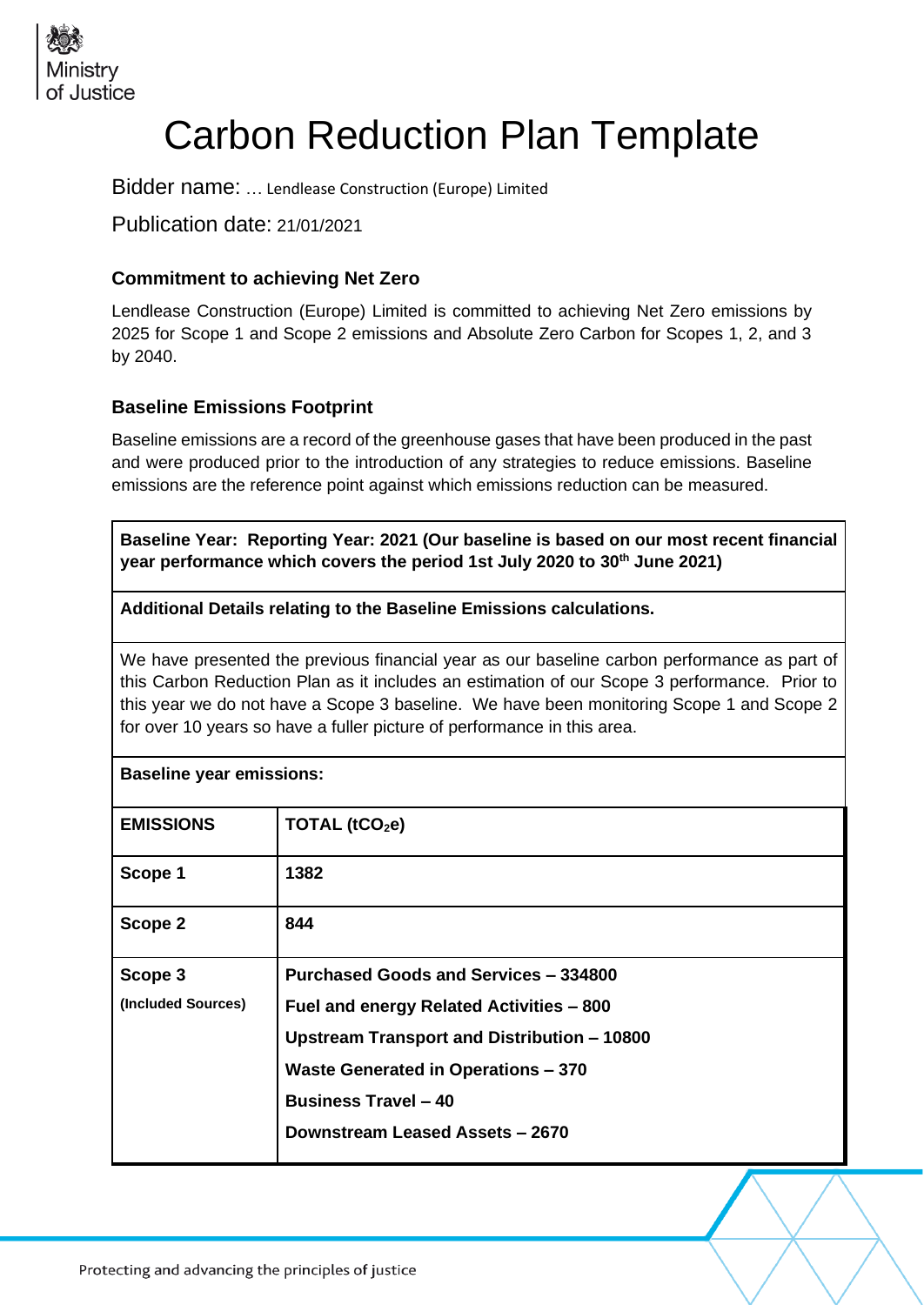

| Total Emissions   351706 |
|--------------------------|
|--------------------------|

### **Current Emissions Reporting**

| Reporting Year: 2021 (Our current emissions are based on our financial year performance<br>which covers the period 1 <sup>st</sup> July 2020 to 30 <sup>th</sup> June 2021) |                                                 |  |
|-----------------------------------------------------------------------------------------------------------------------------------------------------------------------------|-------------------------------------------------|--|
| <b>EMISSIONS</b>                                                                                                                                                            | TOTAL $(tCO2e)$                                 |  |
| Scope 1                                                                                                                                                                     | 1382                                            |  |
| Scope 2                                                                                                                                                                     | 844                                             |  |
| Scope 3                                                                                                                                                                     | Purchased Goods and Services - 334800           |  |
| (Included Sources)                                                                                                                                                          | <b>Fuel and energy Related Activities - 800</b> |  |
|                                                                                                                                                                             | Upstream Transport and Distribution - 10800     |  |
|                                                                                                                                                                             | Waste Generated in Operations - 370             |  |
|                                                                                                                                                                             | <b>Business Travel - 40</b>                     |  |
|                                                                                                                                                                             | Downstream Leased Assets - 2670                 |  |
| <b>Total Emissions</b>                                                                                                                                                      | 351706                                          |  |

#### **Emissions reduction targets**

We have set a target to be a 1.5°C aligned company, which means we will achieve:

- Net Zero Carbon by 2025 for Scope 1 emissions, produced directly from the fuels we burn, and Scope 2 emissions from the power we consume.
- Absolute Zero Carbon by 2040, eliminating all emissions, including Scope 3 generated indirectly from our activities, without the use of offsets.

We are committed to the 1.5°C target and are signatories to the Business Ambition for 1.5°C commitment from the Science Based Targets Initiative and are currently developing our interim targets to match our commitment to 1.5°C.

Our commitment to disclosing climate-related opportunities and risks under the TCFD framework has already begun transforming the way we respond to the climate crisis. We have adopted scenario planning as a means of testing our strategic resilience against different plausible and science-based climate scenarios, which alongside deep consideration and costing, helped inform the type, ambition, extent and timing of our carbon target.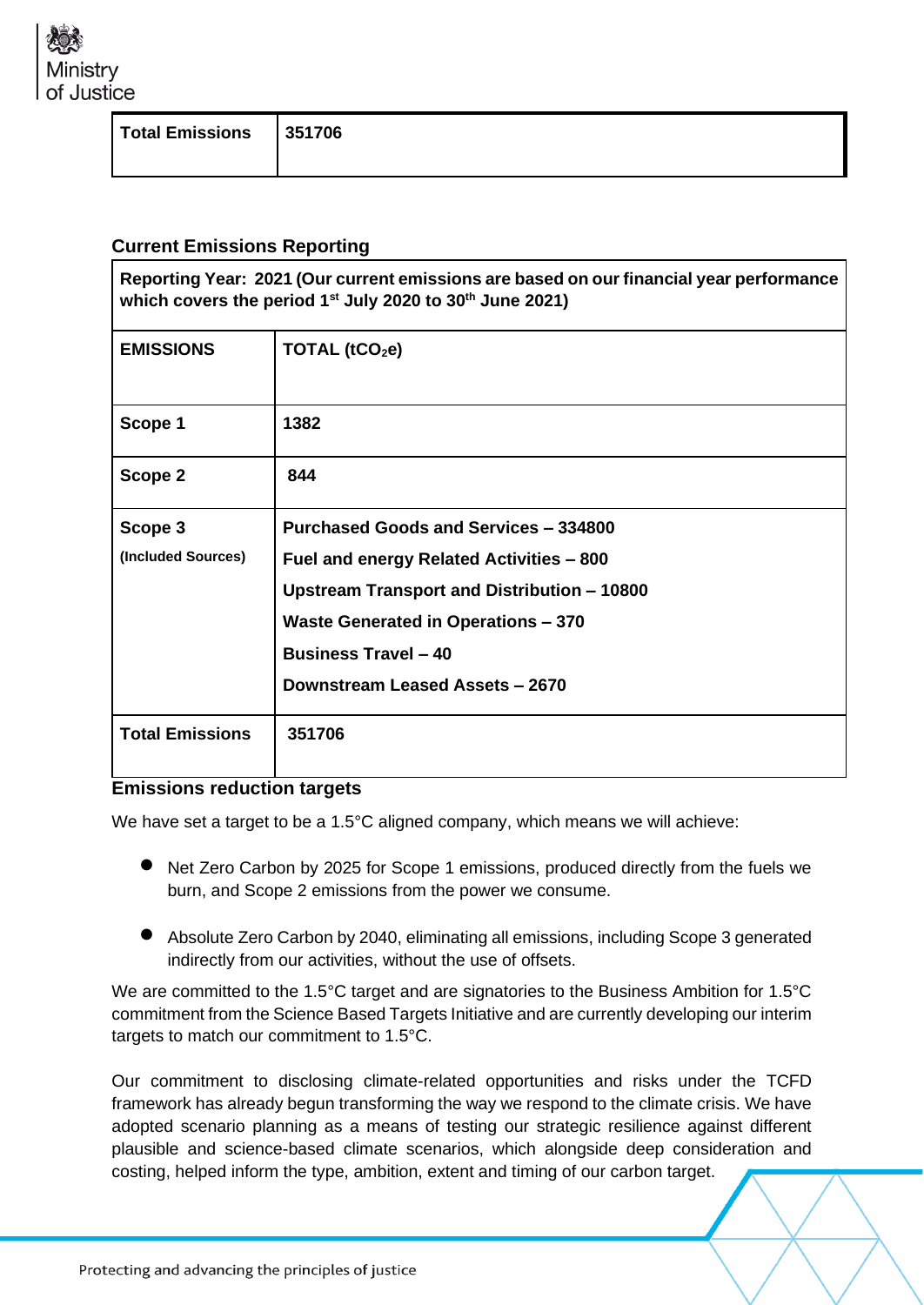

We elected to target Absolute Zero Carbon by 2040 for all scopes (1, 2 & 3), removing the 'safety net' of purchasing carbon offsets beyond 2040. This is to focus our efforts on eliminating carbon emissions, not just reducing them. We believe this approach will inspire the kind of transformation needed by our industry. We recognise that we do not have all the answers for eliminating our Scope 3 emissions yet, however we are committed to working with the wider industry to innovate and find new solutions.

#### **Carbon Reduction Projects**

### Completed Carbon Reduction Initiatives

The following environmental management measures and projects have been completed or implemented prior to and since the 2021 Financial baseline presented within this report.

We have targeted reduction in carbon since 2014 as part of our previous commitments to reduce our impact by 20% by 2020. As part of this we;

- Procuring only renewable electricity from a dedicated energy provider to reduce our Scope 2 emissions.
- Certified all operations under ISO 14001 as part of our Environmental Management System
- Established reporting processes for all Scope 1 and 2 sources with our supply chain to ensure we had a verifiable performance level to monitor overall performance.

In the future we hope to implement further measures such as:

We have developed a detailed carbon roadmap to guide our journey to achieving Absolute Zero Carbon by 2040 and the latest report can be found at our **Progress to Mission Zero** [Report](https://www.lendlease.com/uk/-/media/llcom/better-places/2021/october/lendlease_europe_mission_zero_roadmap.pdf?la=en&hash=EB400C37087D9216ED743DCCD953B70449E0AA1B) which provides further detail on all the steps we are taking as a company.

Our current initiatives include

- Removing diesel from our construction operations using alternative fuels and electrification.
- Only allowing 100% REGO backed green electricity from solar, wind and tidal sources for our construction projects from day one of site operations,

#### **Declaration and Sign Off**

This Carbon Reduction Plan has been completed in accordance with PPN 06/21 and associated guidance and reporting standard for Carbon Reduction Plans.

Emissions have been reported and recorded in accordance with the published reporting standard for Carbon Reduction Plans and the GHG Reporting Protocol corporate standard<sup>1</sup>

<sup>1</sup> <https://ghgprotocol.org/corporate-standard>